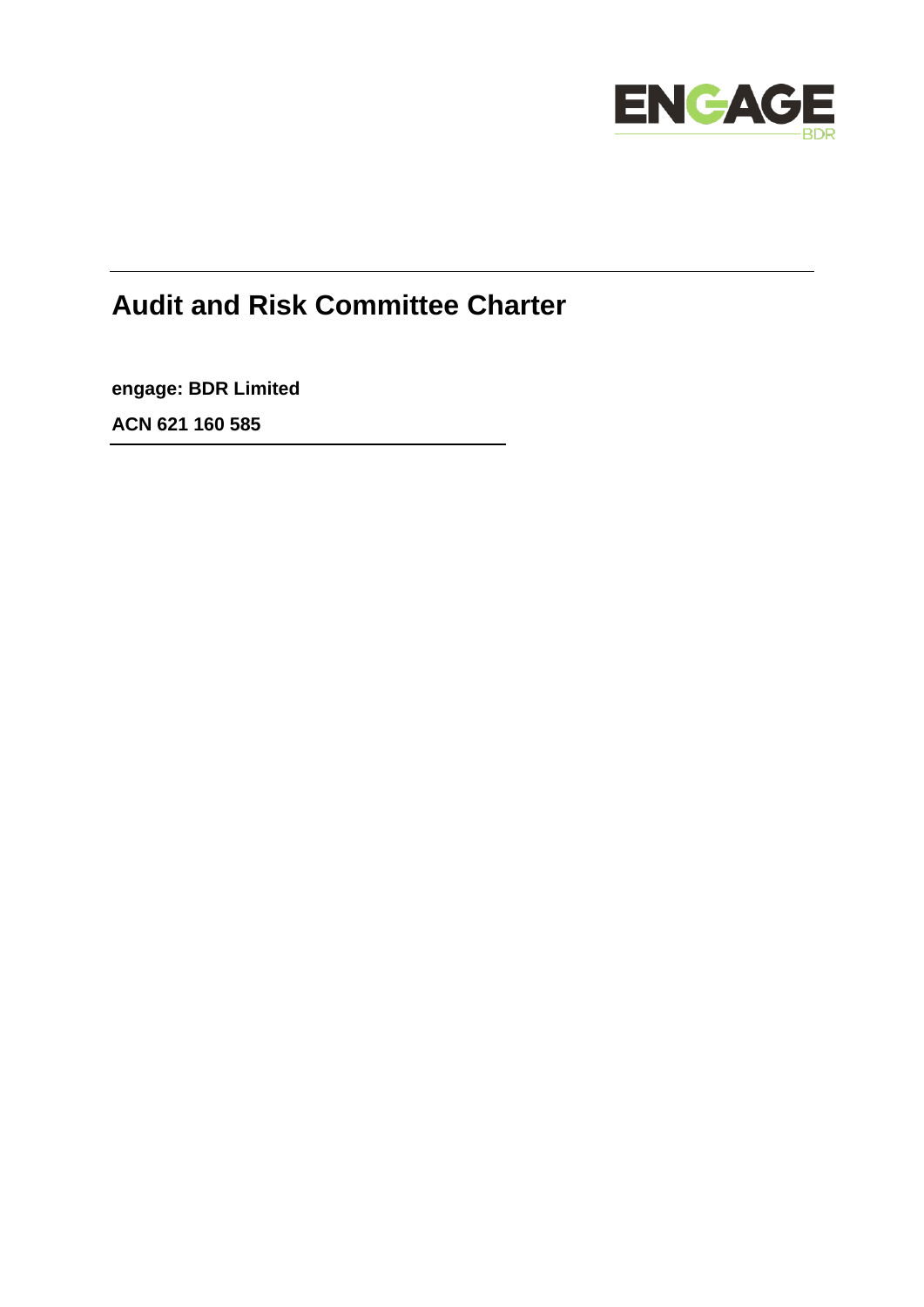# **1. Introduction**

- 1.1 The Audit and Risk Committee (**Committee**) is a committee of the board of directors (**Board**) of Engage:BDR Limited (ACN 621 160 585) (**Company**).
- 1.2 This Charter sets out the role, authority, responsibilities, composition and procedural requirements of the Committee.

# **2. Role and objectives**

- 2.1 The role of the Committee is to assist the Board in fulfilling its responsibility for ensuring the integrity of the Company's financial reporting and the implementation of a sound system of risk management and internal control by monitoring, reviewing and advising or reporting to the Board on:
	- (a) the reliability and integrity of the Company's financial reporting systems and processes;
	- (b) the appropriateness of the accounting judgements or choices exercised by management in preparing the Company's financial statements;
	- (c) the implementation and effectiveness of the Company's risk management and internal control policies and practices;
	- (d) the implementation and effectiveness of the Company's internal audit systems and processes;
	- (e) the appointment and, if necessary, removal of the Company's external auditors and the work of, and relationship with, the external auditors; and
	- (f) the implementation and effectiveness of the Company's systems and processes for ensuring compliance with all applicable laws, regulations and Company policies.

## **3. Responsibilities**

3.1 In order to fulfil its responsibilities to the Board, the Committee will:

## **Financial reports**

- (a) review (including by asking the external auditors for an independent judgment about) the appropriateness and integrity of the accounting policies and principles adopted by management in the preparation and presentation of the financial reports and whether the financial disclosures in the notes to the financial reports made by management accurately portray the Company's financial condition, plans and long-term commitments;
- (b) review the financial reports for the half year and full year and related regulatory filings, and consider whether they are accurate, complete, consistent with information known to Committee members, and reflect the Company's accounting policies and principles;
- (c) receive and consider in connection with the half year and full year financial reports (and any quarterly reports, if applicable) a declaration from the Chief Executive Officer (**CEO**) and Chief Financial Officer (**CFO**) to the Board that, in their opinion, the financial records of the Company have been properly maintained and that the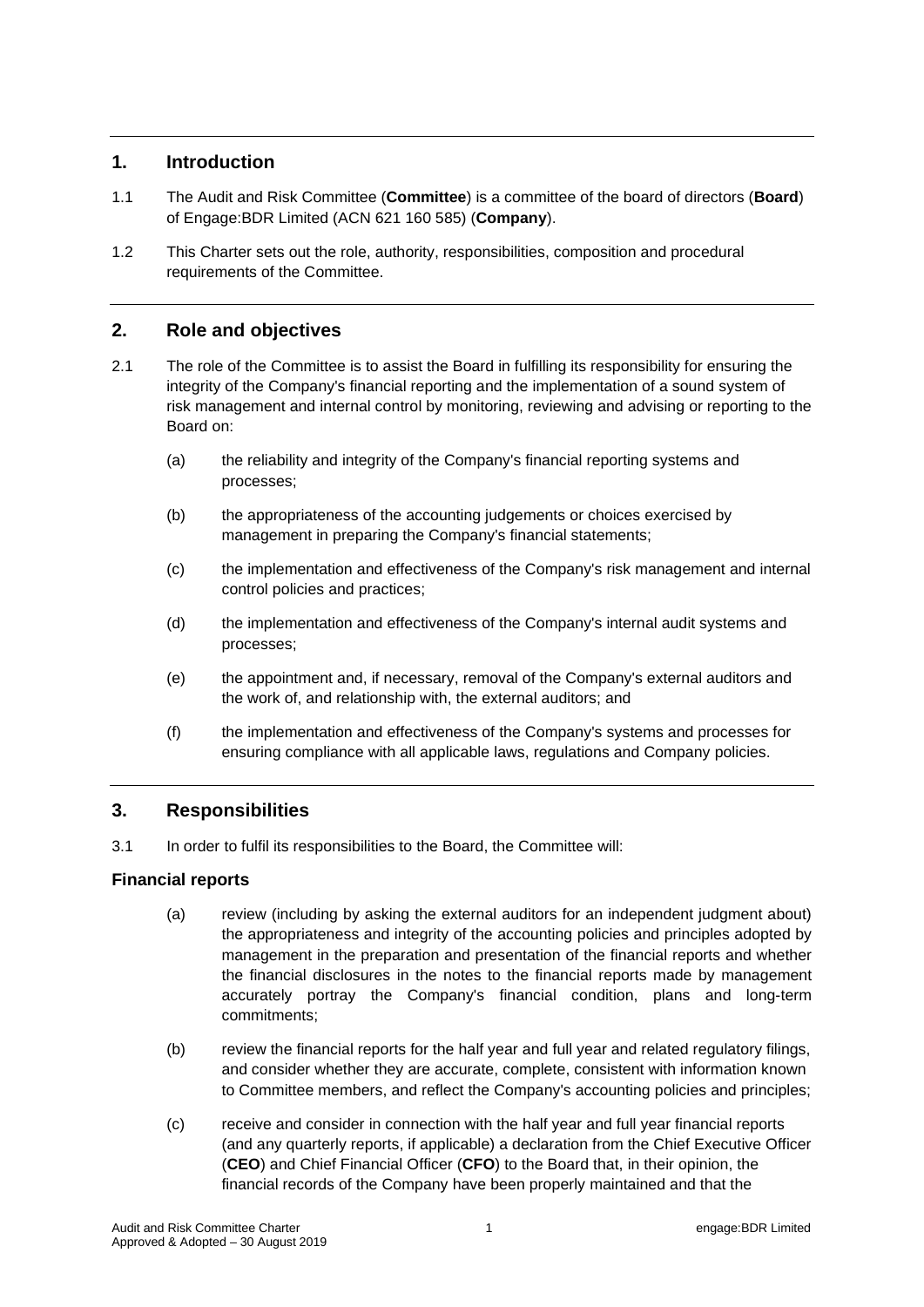financial statements comply with appropriate accounting standards and give a true and fair view of the financial position and performance of the Company and that their opinion has been formed on the basis of a sound system of risk management and internal control which is operating effectively;

(d) review with management and the external auditors results of the audit.

#### **Internal control and risk management**

- 3.2 In consultation with management:
	- (a) prepare a risk profile which describes the material business risks facing the Group, including financial and non-financial matters and taking into account both the Group's legal obligations and the reasonable expectations of the Group's stakeholders (such as shareholders, employees, customers, suppliers, creditors, consumers and the broader community in which the Group operates); and
	- (b) regularly review and update the risk profile and provide copies to the Board;
	- (c) review and report to the Board (at least annually) on the effectiveness of the Company's internal controls regarding:
		- (i) the Company's financial reporting systems and processes;
		- (ii) due diligence for acquisitions and other new projects;
		- (iii) compliance with confidentiality obligations; and
		- (iv) information technology security.
	- (d) review and report to the Board (at least annually) on the effectiveness of internal systems and processes for identifying, managing and monitoring material business risks, including:
		- (i) breaches of contract or internal controls;
		- (ii) litigation and claims; and
		- (iii) fraud and theft.
	- (e) obtain regular reports from management on the occurrence and/or status of any material breaches of internal controls or other material risk exposures or incidents and report to the Board (at each Board meeting or earlier, if appropriate) on such breaches, exposures and incidents and generally whether material business risks are being managed effectively;
	- (f) review the scope of the internal and external auditors' review of internal control and risk management, review reports on significant findings and recommendations, together with management's responses;
	- (g) recommend to the Board any changes to the Company's internal control and risk management framework from time to time as appropriate;

## **Internal audit**

(a) review with management and the internal auditor (if one is appointed), the scope and activity of the internal audit function;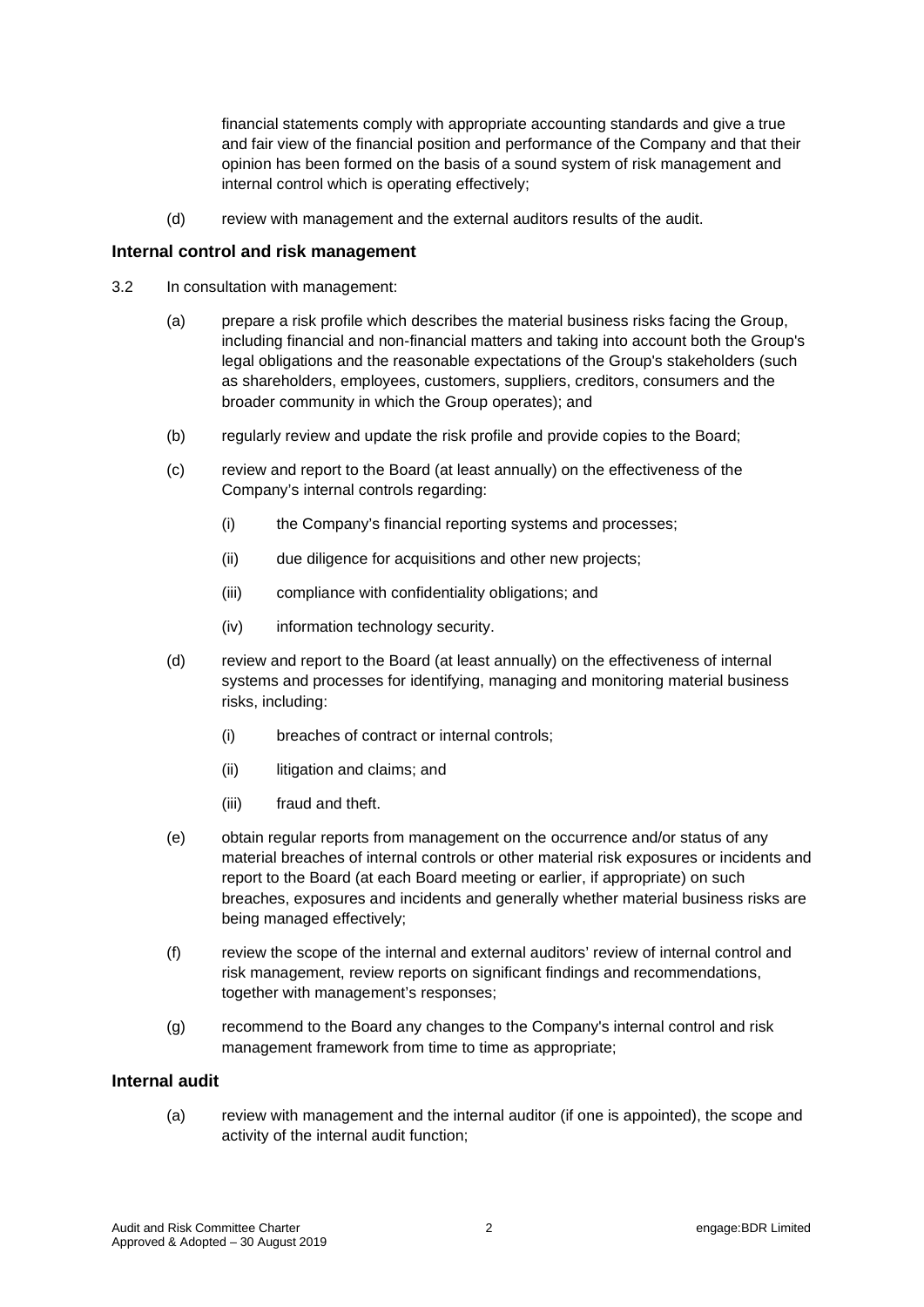- (b) meet with the internal auditor and management to review internal audit reports and monitor management responses;
- (c) meet separately with the internal auditor, at least once a year, to discuss any matters that the Committee or internal auditor believes should be discussed privately;
- (d) review the effectiveness of the internal audit activity;
- (e) ensure there are no unjustified restrictions or limitations, and consider and approve the appointment, replacement or dismissal of the internal auditor by management;

### **External audit**

- (a) review the external auditors' proposed audit scope and approach;
- (b) meet with the external auditors to review reports, and meet separately, at least once a year, to discuss any matters that the Committee or auditors believe should be discussed privately;
- (c) establish policies as appropriate in regards to the independence of the external auditor;
- (d) review the rotation of the audit engagement partner;
- (e) review and confirm the independence of the external auditors by obtaining statements from the auditors on relationships between the auditors and the Company, including non-audit services, and discussing the relationships with the auditors;
- (f) review the performance of the external auditors and consider the re-appointment and proposed fees of the external auditor and, if appropriate, conduct a tender of the audit. Any subsequent recommendation following the tender for the appointment of an external auditor will be put to the Board and then if a change is approved it will be put forward to shareholders for their approval;

#### **Compliance**

- (a) consider the plans and processes for the Group's compliance activities;
- (b) obtain regular updates from management and lawyers regarding compliance matters;
- (c) review the effectiveness of the system for monitoring compliance with laws and regulations and the results of relevant management's investigation and follow-up (including disciplinary action) of any instances of non-compliance;
- (d) review the findings of any examinations by regulatory agencies;

#### **Reporting responsibilities**

- (a) regularly report to the Board about Committee activities, issues and related recommendations;
- (b) provide an open avenue of communication between internal audit, the external auditors, and the Board. For the purpose of supporting the independence of their function, the external auditor and the internal auditor have a direct line of reporting access to the Committee;
- (c) report to the Board any material exposure to economic, environmental and social sustainability risks and, if the Company is exposed to such risks, how the Company should manage those risks;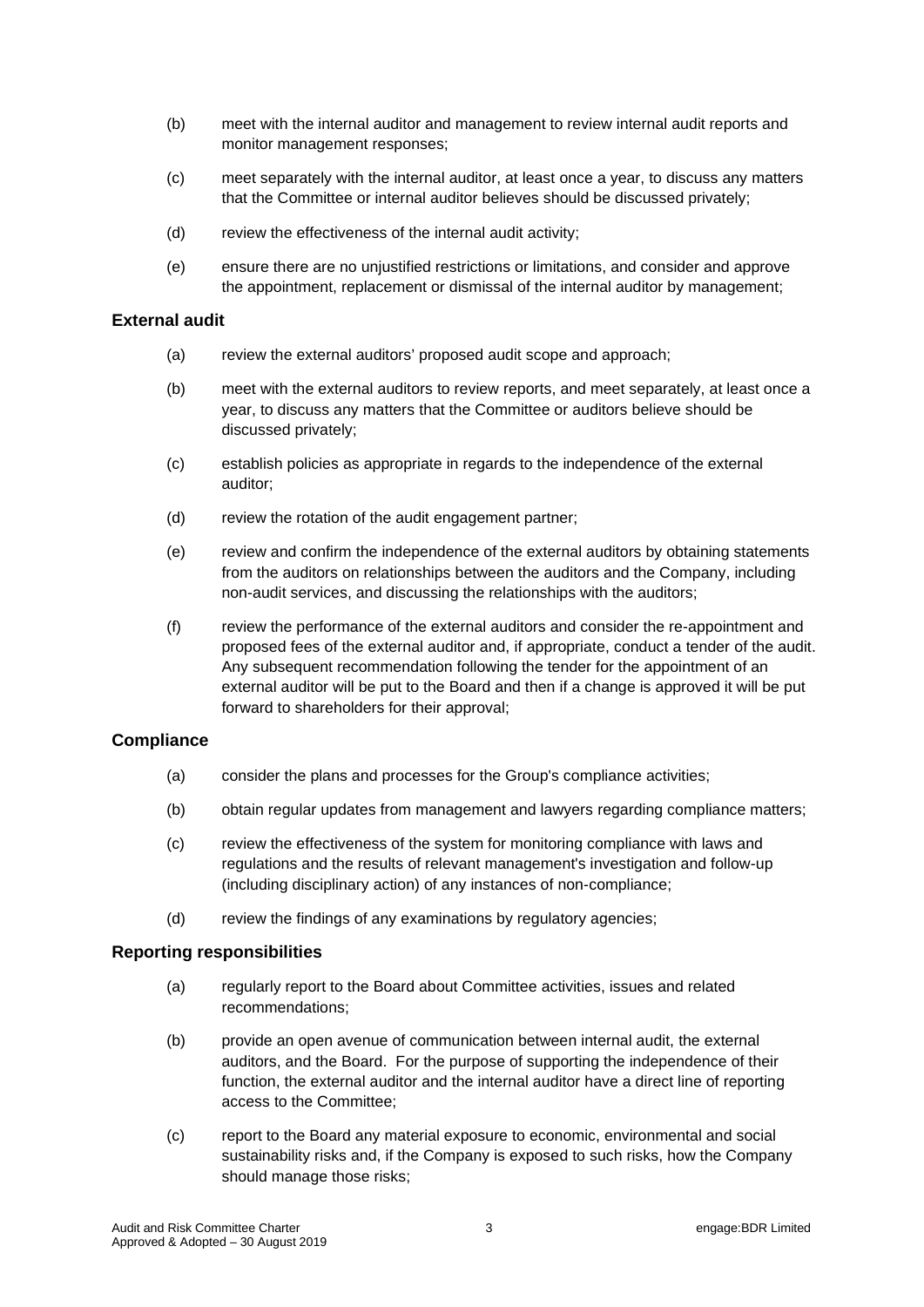- (d) report annually to the Board regarding information to be provided in the Annual Report to shareholders, describing the Committee's composition, responsibilities and how they were discharged, and any other information required by law or the ASX Listing Rules;
- (e) review any other reports the Company issues that relate to the Committee's responsibilities;

#### **Related party transactions**

(a) review and monitor related party transactions and investments involving the Company and its directors;

#### **Other responsibilities**

- (a) perform other activities related to this Charter as requested by the Board;
- (b) institute and oversee special investigations as needed;
- (c) confirm annually that all responsibilities outlined in this Charter have been carried out; and
- (d) evaluate the Committee's and individual members' performance on a regular basis.

## **4. Composition**

- 4.1 The Board will strive to adhere to the following composition requirements for the Committee where at all possible. However, the Board acknowledges that the composition of the Board may not allow adherence to the following composition requirements from time to time.
	- (a) The Committee will comprise a minimum of three members, all of whom must be nonexecutive directors and the majority of whom must be independent directors.
	- (b) All members must be financially literate (i.e. able to read and understand financial statements). At least one member must have expertise in financial and accounting matters. At least a majority of members must have an understanding of the industry in which the Group operates.
	- (c) The Board will nominate the Chair of the Committee from time to time. The Chair must be an independent director who is not the Chair of the Board.

## **5. Procedural requirements**

- 5.1 The Committee will meet as required.
- 5.2 A quorum of the Committee will comprise two members and meet as required, although all members are expected to attend (either in person or by conference call or similar means) and participate.
- 5.3 If the Chair of the Committee is absent from a meeting and no acting Chair has been appointed, the members present may choose one of them to act as Chair for that meeting.
- 5.4 Meetings of the Committee may be held or participated in by conference call or similar means, and decisions may be made by circular or written resolution.
- 5.5 Each member of the Committee will have one vote.